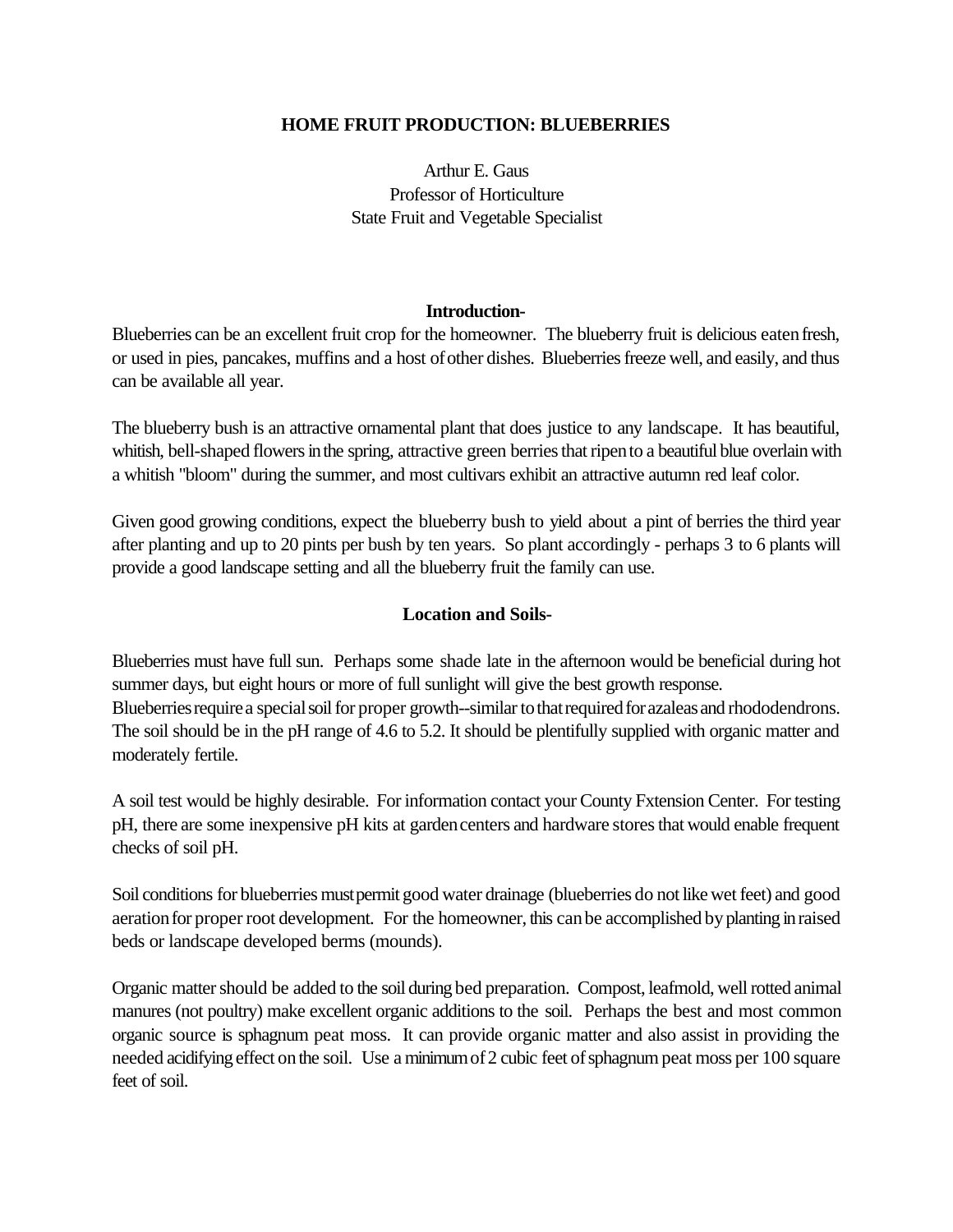Phosphate and potash fertilizers should be added to the soil during bed preparation in the amount indicated on the soil test. Without a soil test, apply for each 100 square feet of blueberry bed, 1 lb. 0-20-0 (superphosphate) or 1/2 lb. 0-46-0 (triple superphosphate) plus 1/2 lb. 0-0-60 (potash).

To correct a pH inadequacy, consider the following -- For a pH up to 5.5, the addition of sphagnum peat moss as suggested above will be adequate. For a pH 5.5 to 6.0, add one pound of microfine wettable sulfur per 100 square feet of bed. For a pH 6.0 to 6.5, add 1.5 lbs. microfine wettable sulfur per 100 square feet of bed. For pH levels above 6.5 use 2 lbs. microfine wettable sulfur per 100 square feet of bed and double the amount of sphagnum peat moss suggested earlier. Do not use aluminumsulfate to correct a pH inadequacy!

Work the necessary organic matter, sphagnum peat moss, fertilizer and sulfur into the soil with a tiller or spade to a depth of about six inches. You are now ready to plant.

# **Cultivars (varieties)--**

Several species of blueberries are grown in the United States. Of these, the highbush blueberry is best adapted to Missouri climatic conditions. Of some two dozen highbush cultivars, the following are those that have performed best in Missouri and the neighboring states of Arkansas and Illinois:

Early season (late June, early July) Spartan **Collins** 

Midseason (July) Blueray Bluecrop

Late midseason (late July, early August) Coville **Herbert** 

Late season (August) Lateblue Elliot

Two year old plants are the best buy. Plant two or more cultivars to benefit from the effects of cross pollination--earlier ripening, more and larger fruit.

# **Planting Tips-**

Blueberries may be planted in the fall or in the spring. Greatest success is likely with fall soil preparation and spring planting. After the soil has been properly prepared, open a hole where the plants are to be placed to adequately accomodate the depth and spread of the blueberry roots. Take a big, double handful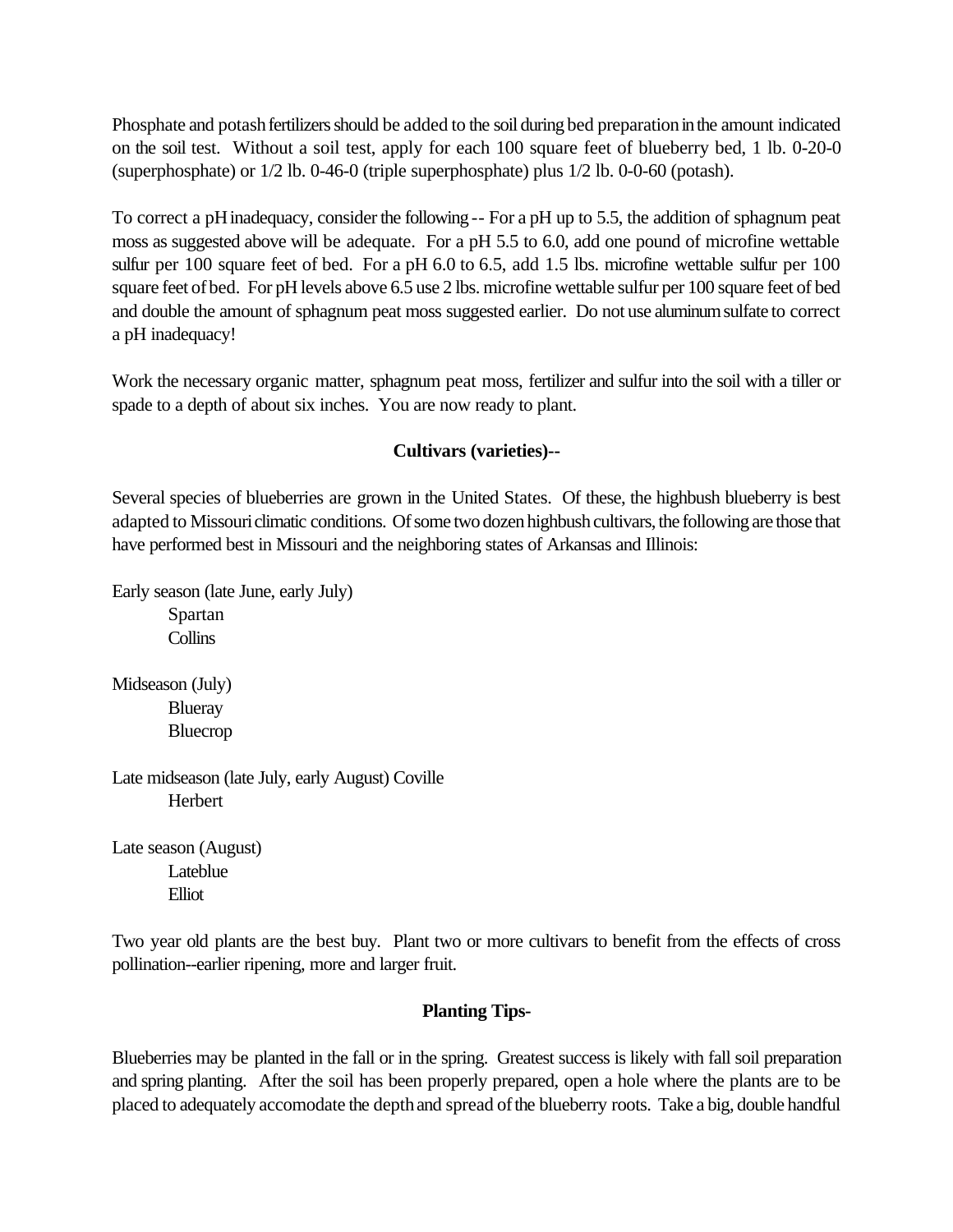of previously moistened sphagnum peat moss (but squeezed out) and mix withthe soilfrom the hole. Set the plant with roots spread out laterally on this soil:peat mix and cover all the roots with about an inch of mix. The plant will be essentially the same depth as it was in the nursery. Space plants 4 to 6 feet apart.

Do not let the roots be exposed to drying winds and sun during planting. Do not use fertilizers when setting out blueberry plants. And water each plant after setting.

### **Mulching-**

It is important to use and maintain a mulch on blueberriesto:1) provide a more even moisture level in the root zone; 2) provide protectionto the root system from extremes of heat and cold; 3) maintain the proper mulch depth; 4) prevent competition from weeds.

The most commonly used mulches are sawdust and wood chips, or better yet, a combination of sawdust and wood chips. Sawdust alone tends to "cake"and prevent adequate water penetration. Disturbing the sawdust every few weeks with a rake or rotary hoe will prevent serious compaction.

Other mulchingmaterials to consider are chopped corncobs, straw, previously dried grass clippings and mixed chopped leaves. Mulch to depth of 4 to 5 inches and maintain this depth by additional mulch in July (to protect from heat) and November (to protect from cold).

Mulch of this depth should control most weeds. Weeds that do grow through the mulch should be removed while still small by hand pulling.

# **Fertilization-**

Once the basic soil fertilizer needs have been satisfied (during soil preparation of the blueberry bed), blueberries seem to respond primarily to applications of nitrogen. Specifically Ammonium forms of nitrogen, including urea. Avoid using nitrate forms of nitrogen.

Some of the turf fertilizers on the market todaywould seem to be ideal for blueberries. They have a high ammonicaalor uea content of nitrogen (always check the label!) and lowlevels ofphosphate and potash. Caution! Do not use turf fertilizers that contain lawn herbicides or insecticides or fungicides! Other fertilizers suitable for blueberries are ammonium sulfate and urea. Blueberries seem to respond to rather frequent light applications of fertilizer. Feeding about once a month during spring and early summer may give best results. The following table attempts to specify the nitrogen needs of the plant with the soil situation.

Amount to Apply per 100 Square Feet of Blueberry Bed\*

| Nitrogen Source** |  | April May June July                                             |  |
|-------------------|--|-----------------------------------------------------------------|--|
| Urea $(467 N)$    |  | $3 \text{ oz.}$ $2 \text{ oz.}$ $2 \text{ oz.}$ $2 \text{ oz.}$ |  |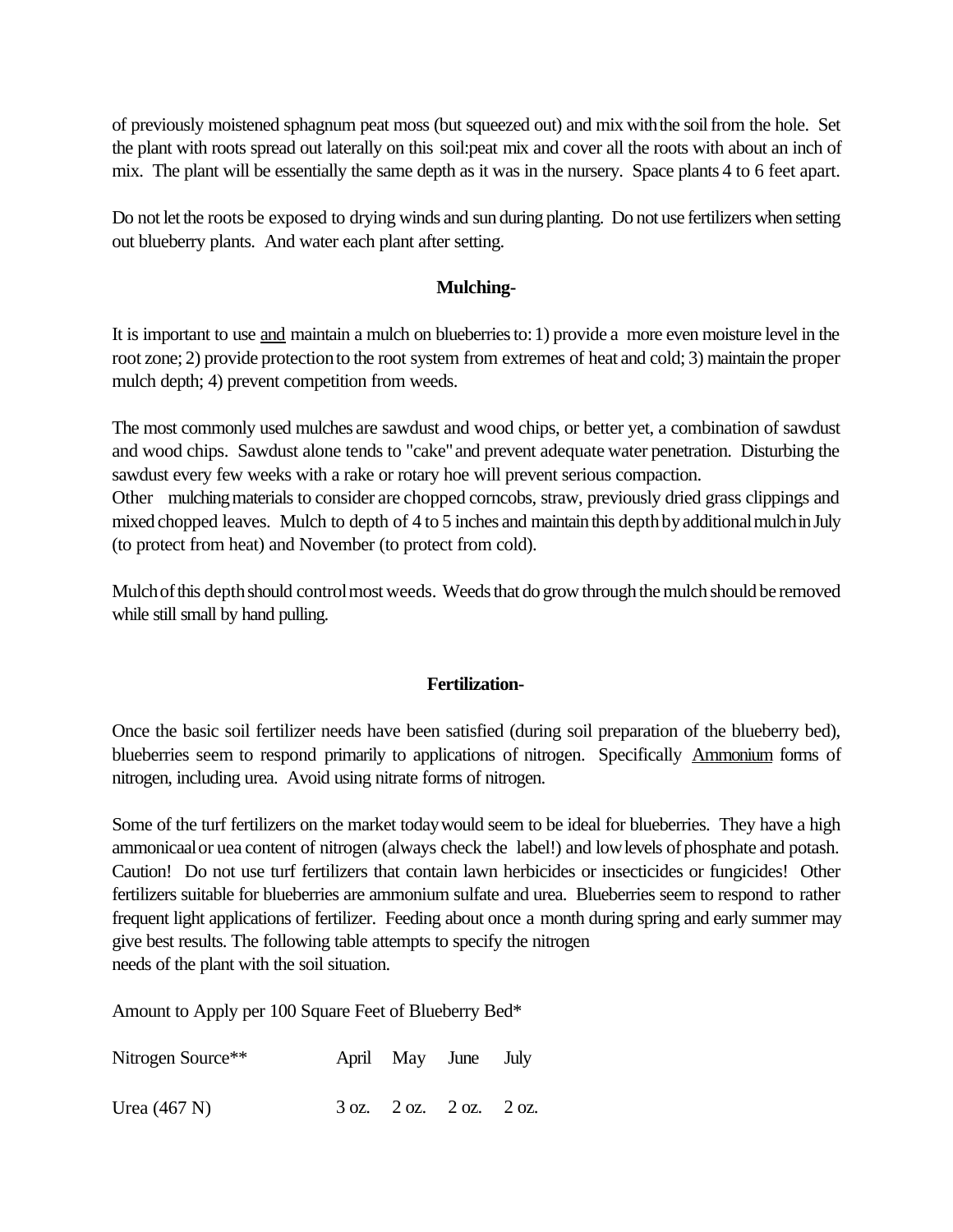Ammonium sulfate (21% N) 6 oz. 4.5 oz. 4.5 oz. 4.5 oz. Turf fertilizers (10-1-1 ratio) 4.5 oz. 3 oz. 3 oz. 3 oz. ex. -30-4-4, 28-3-3

\*Apply the type and amount of fertilizer chosenevenly overthe 100 square feet ofblueberrybed--not just around the plant. To prevent loss of the ammonium form of nitrogen, water in the nitrogen immediately after application.

\*\*Use urea if the soil pH is in the optimum range (4.6 to 5.2) and phosphate and potash levels in the soil are moderate to high.

Use ammonium sulfate if the soil pH is above 5.2 and phosphate and potash levels in the soil are moderate to high.

Use a 10-1-1 ratio lawn fertilizer if pH is in optimum range (4.6 to 5.2) and phosphate and potash levels are low to moderate.

Alternate use of ammonium sulfate and 10-1-1 ratio lawn fertilizer if pH is above 5.2 and phosphate and potash levels in the soil are low to moderate.

\*\*\*Most turf fertilizers contain some slow release forms of nitrogen.

The amount of slow release nitrogen should be less than ;I of the total nitrogen in the fertilizer. Read the labels carefully!

A final comment on using fertilizers--the satisfactory performance of your blueberry plants is the ultimate response desired. If, using the fertilizer program(s) suggested above your plantsshow poor growth (pale leaf color, weak, spindly stems and low production) you may need to apply additional nitrogen. Please note that it may take a year or two to stabilize the nitrogen:mulch complex. On the other hand, if your plants seem excessively vigorous and have a dark green leaf color you may have to reduce the rate of nitrogen application or withhold one or more applications.

# **Watering-**

The blueberry is a shallow, fibrous rooted plant with no root hairs. Therefore, blueberry roots must be kept moist. During the summer check young, succulent shoots on hot days. If the tips of the shoots droop or wilt the plants are in need of additional moisture. As a general rule, water yourplants twice a week (three times during hot, dry weather).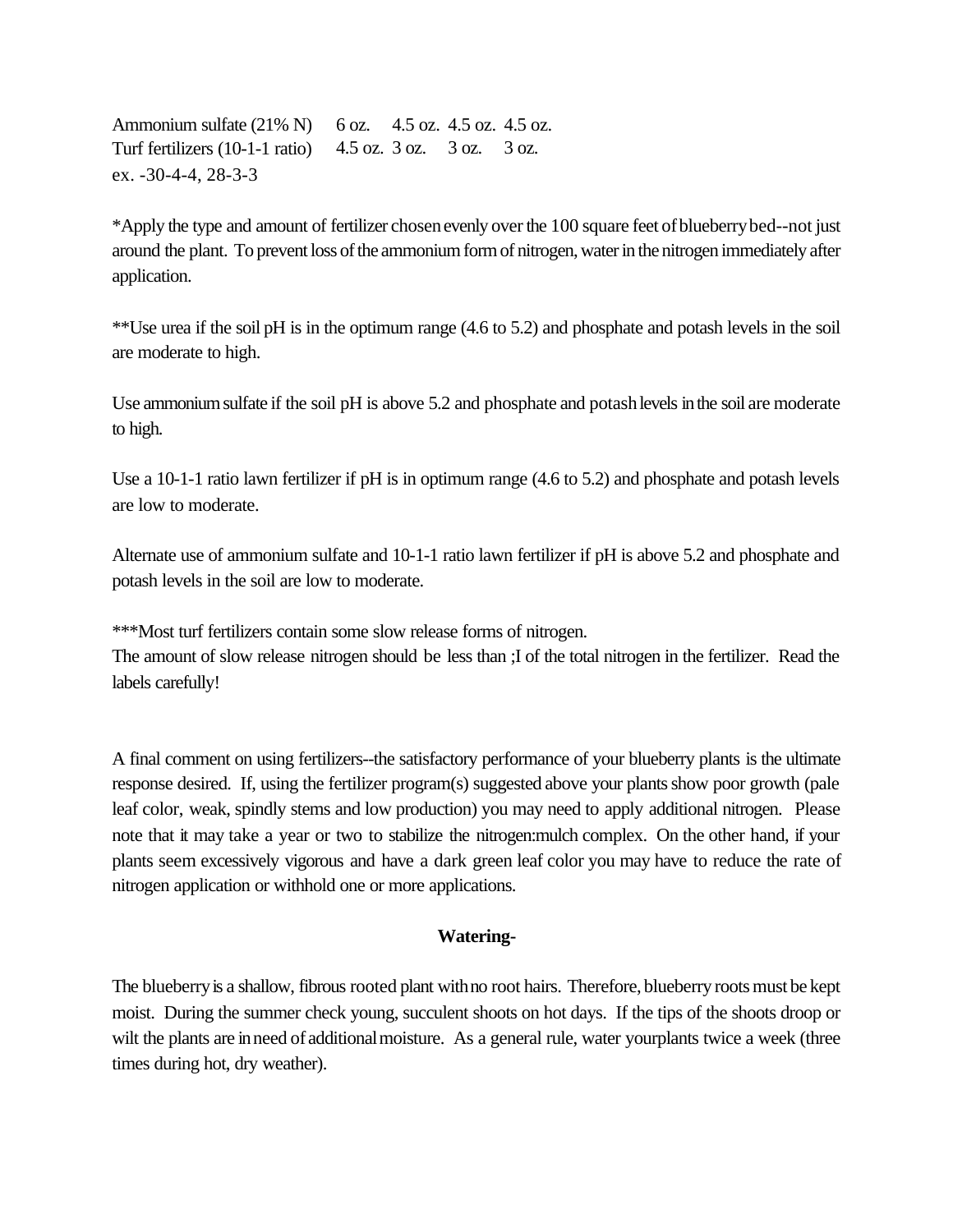Check the soil: mulch complex once a week Apply more or less water as needed. Water management is important on blueberries -- and you are the manager!

#### **Pruning-**

Three concepts to remember about pruning blueberries:

1. During late summer and early fall, flower buds are formed on the tips of current season's shoots.

2. Blueberries tend to produce excessive, unproductive wood.

3. Profitable production decreases after the canes reach about five years of age.

So, in pruning blueberries, leave the vigorous terminal shoots and branches--they produce the berries; prune out damaged, weak, crowding and diseased shoots and branches; afterfive orso years, remove one to three of the older branches and renew with one to three new shoots from the base of the plant each year.

Remove all weak, spindly growth from newly set plants. Remove all flower buds by tipping back flowering shoots or rubbing off blooms after they emerge. Do not permit fruit to form the first year. Fruit only the most vigorous bushes the second year, but very lightly. During the life ofthe blueberry planting, larger berries will be obtained by thinning out some of the blossom clusters on each shoot.

#### **Bird Protection-**

Birds love blueberries. Without some kind of protection, birds can harvest most of the crop. Some provision must be made to protect against bird pilferage. When all is considered, the only effective method of bird control is the use of netting--wire, plastic, nylon, etc. This means a framework of some kind must be erected and netting put into place as the first berries ripen.

#### **Harvesting-**

Highbush blueberries ripen one or two at a time in the cluster. Ripe berries should be rolled from the cluster with the thumb into the palm of the hand, then placed in container. Beware of harvesting immature berries--those that may look ripe, but really have a reddish cast to the berry. Berries will become fully ripe some 3 to 5 days after turning "blue". They are then at the peak of flavor and attain largest size. Overripe berries tend to shrivel and drop from the bush.

During the harvest season pick berries at least twice a week. Berries will keep in the refrigerator for about a week. Freeze berries as soon as possible after harvest.